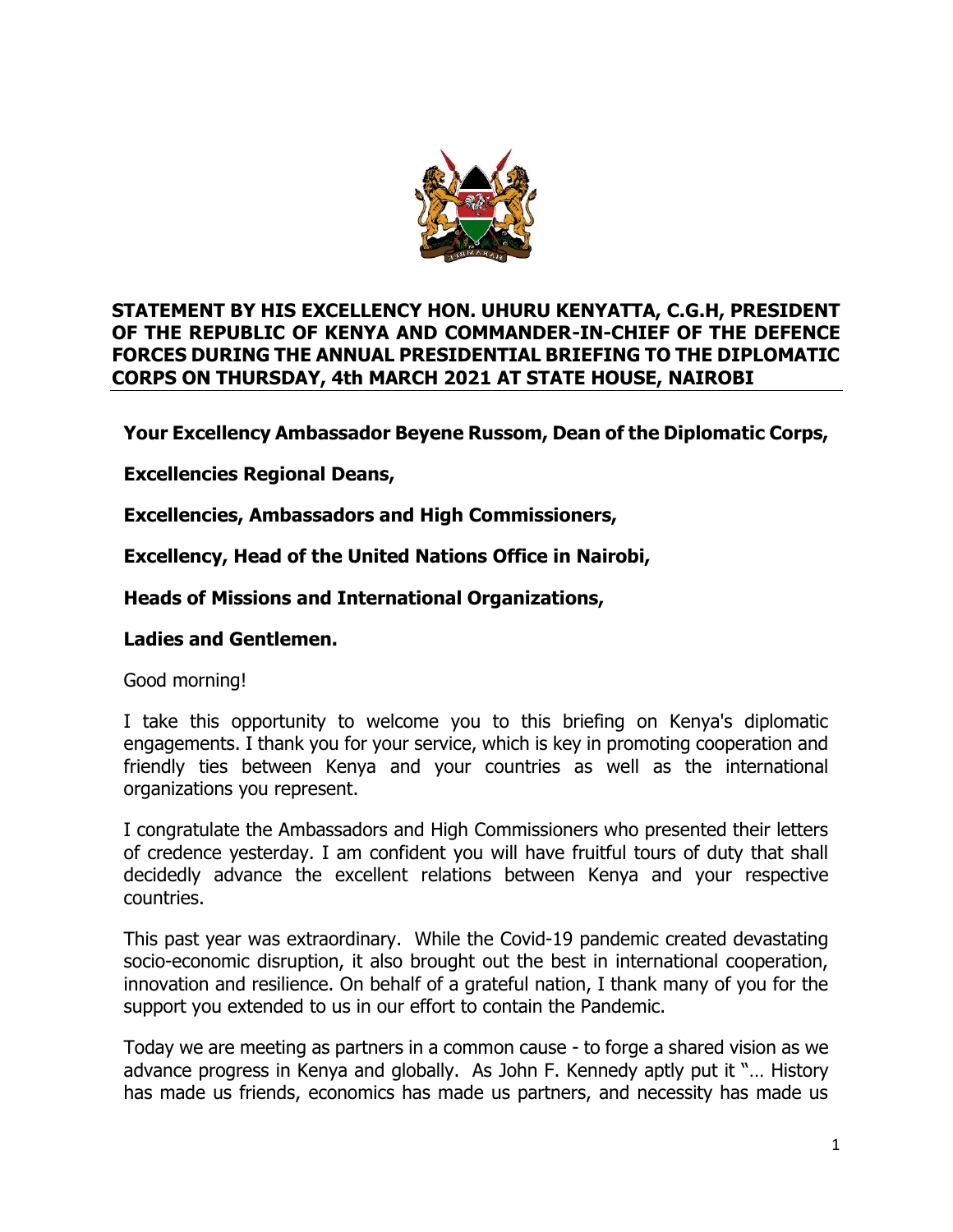allies". As friends, partners and allies we are more successful when we understand each other's vision and aspirations, and work together to fulfil it.

The purpose of this briefing, therefore, is to appraise you on key issues and developments in Kenya and the region; and to expound Kenya's position on global issues of mutual interest. Forging this shared understanding is particularly critical at this time when our world faces major realignments and disruptions.

# **Excellencies,**

## **Ladies and Gentlemen,**

Kenya is an open and democratic society, and our strong democratic credentials extend beyond our domestic context, to the global sphere. They inform our Foreign Policy and underpin our commitment to maintain regular engagements with the diplomatic corps. These interactions typify our commitment to foster greater understanding, deepen our partnerships and leverage opportunities for the common good.

Securing our interdependent future depends on us growing our economies, democratizing our governance, ensuring the equitable distribution of resources and managing our diversity at home; this is our agenda.

This transformative agenda is, anchored in the aspirations of Kenya's Vision 2030, which serves as a vehicle for accelerating transformation of our country into a rapidly industrializing prosperous middle-income nation by the year 2030.

Seven years into my term as President, I have focused on an agenda to build a united country with a fast-growing economy; where wealth is created and prosperity shared fairly amongst all citizens. This entails creating more and decent jobs, raising living standards of every Kenyan, ending inequality and lifting more Kenyans out of poverty.

The aspiration is captured in, the Big Four Agenda, which is a framework to organize and prioritize the delivery of government services towards the realization of the Vision 2030. The four components of this agenda are:-

Increase our manufacturing share to GDP to 15 percent; to offer decent employment to Kenyans and reduce our trade deficit. We have consistently improved the business environment and we are now close to achieving the set target of 50 in the World Bank Ease of Doing Business ranking; having been ranked at 56 in 2020. This is an unprecedented turnaround given that Kenya was at position 136 in 2016. We are also on course to establish special economic zones and industrial parks across the country.

Realize universal access to healthcare. We seek to improve equitable access to affordable health services and address the high disease burden. Our investments in health financing, improved service delivery, increased personnel, the digitization of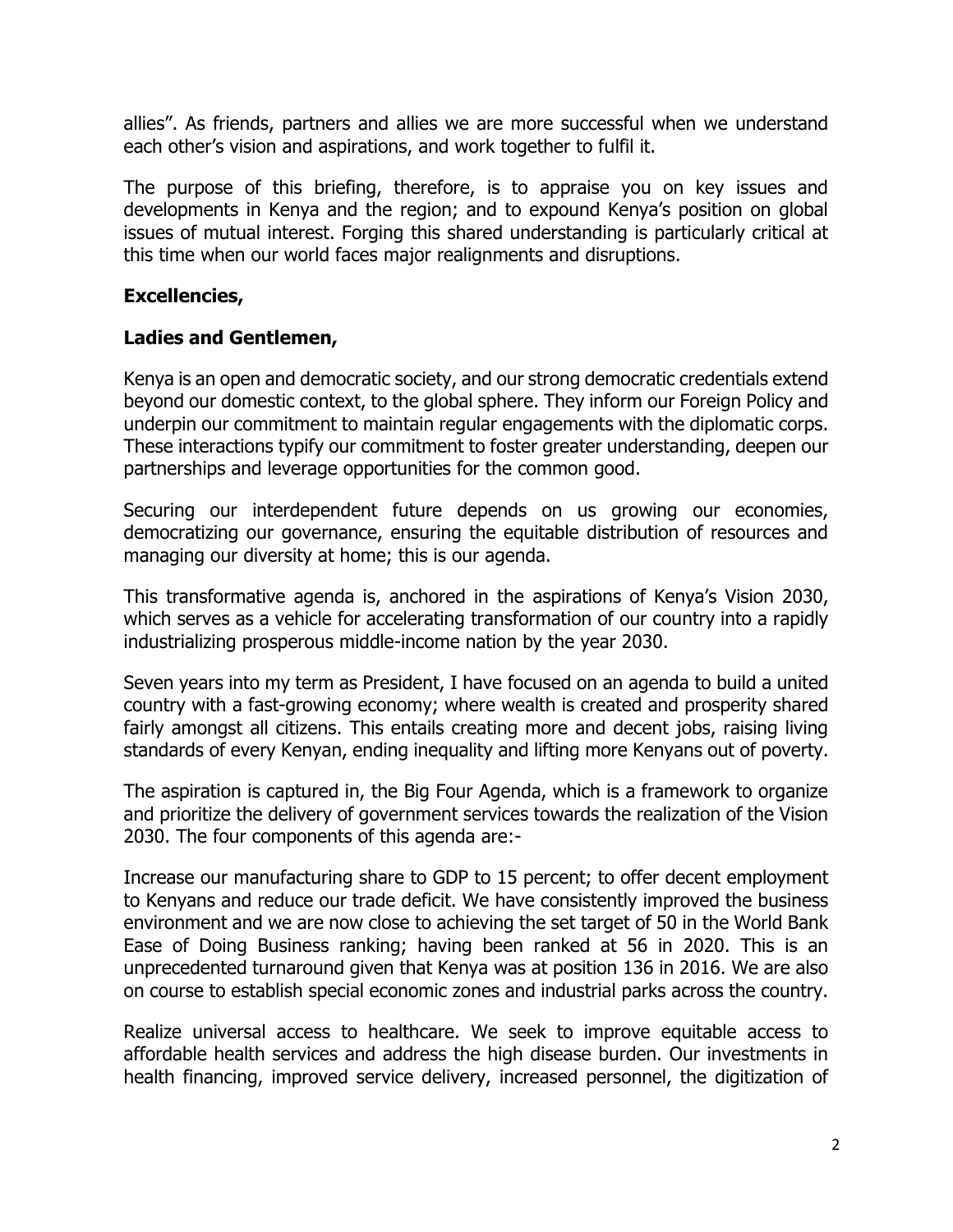health records and better access to quality medical equipment, are bearing fruit. We are now rolling out the Universal Health Care programme, across the country.

These measures have strengthened our health system, improved the health of our citizens and enabled us to mitigate the effects of the Covid-19 pandemic.

To achieve affordable housing, and despite the COVID-19 pandemic, we broke ground on several projects in 2020. The housing programme supported by a sound policy, has created a conducive business environment for the building and construction sector.

It has provided subsidized land, tax breaks, flexible payment options and a framework for public-private partnerships. The Programme maintains an active pipeline of projects championed by both Government and the Private sector.

To address food insecurity, we have targeted 3.3million households which are most at risk; we have achieved a 50 percent reduction in the number of food insecure Kenyans, a 34 percent increase in the average daily income of farmers and a 47 percent reduction in the cost of food as a percentage of income. This success has been achieved through various targeted interventions, many of which, we are implementing in partnership with many of you.

Let me, however, hasten to add that the transformation towards a prosperous and equitable society is still very much work in progress. Further, the Covid-19 pandemic has adversely affected the implementation of our Big Four Agenda.

Significant financial resources have had to be re-allocated to address the effects of the pandemic, amidst a slowdown in economic activity. The economic and social disruptions induced by the COVID-19 pandemic have eroded some of the progress we had made in recent years.

Our private sector faces lower demand due to reduced consumption and demand for inputs. These challenges have been compounded further by growing uncertainty, disrupted supply chains and limited fiscal space.

I thank you all for your ongoing support to these programmes and invite you to redouble your efforts and work with us to rebuild the growth momentum towards the socioeconomic transformation of Kenya.

## **Excellencies,**

## **Ladies and Gentlemen,**

It is ten years since Kenya adopted the new Constitution. Over this period, we have undertaken far-reaching reforms in the judiciary, the executive and the legislative arms of government.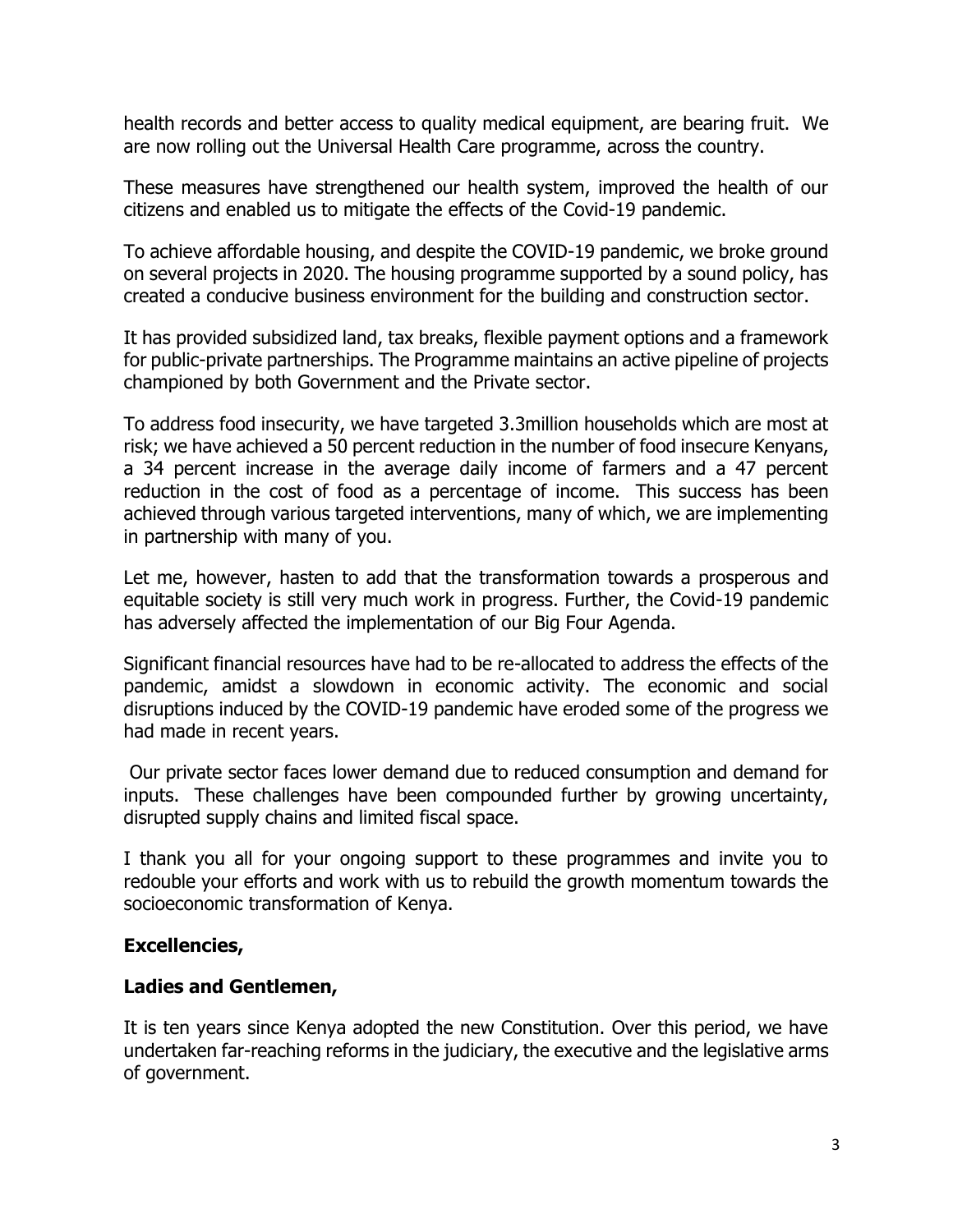We have expanded the freedoms of all Kenyans, devolved the system of governance, and we have reformed the Public Service and the security sector.

However, from the voices of Kenyans, we still hear a yearning for deeper national unity, inclusivity, peace, and reconciliation as well prosperity. This is why in March 2018, the former Prime Minister, the Rt. Hon. Raila Odinga and I, launched the Building Bridges Initiative, commonly known as the BBI.

The BBI Taskforce has completed its work and submitted its Report. The Report has elicited great public debate. The Report extensively evaluates our national challenges and makes robust and comprehensive practical recommendations to address them. The public debate that is ongoing and which, I am sure all of you are following, is a healthy one.

This is because the BBI is about perennial issues we need to address as a Nation  $$ particularly political transitions, negative ethnicity; inclusion; equitable development and our fight against corruption. We are convinced that these debates epitomize our democratic culture and our commitment to popular participation and ownership.

Let me, however, clarify that the BBI does not promise to settle all the constitutional questions through a singular amendment. It is a starting point to a continuous process of constitution-making for our young nation, aimed at achieving three planks, namely:

Manage diversity and institutionalize inclusivity in Kenya;

Strengthen devolution by increasing funds allocated to counties by the National Government from 15% to 35%; and ensure every Kenyan has a just and fair avenue for participation in the actions of government.

## **Excellencies,**

## **Ladies and Gentlemen,**

Kenya remains an anchor for regional peace and security. Our contribution to peace and security is, inspired by an understanding that conflicts are rarely isolated occurrences, confined within national borders: their effects are often regional and global. We recognize that Kenya's fate is intricately intertwined with that of our neighbours.

Unfortunately, our region remains in a state of constant flux with volatility triggered by security challenges as well as climate change induced vulnerabilities. Before the COVID-19 pandemic struck in early last year, the Horn of Africa region was already grappling with the largest locust invasion in recent years as well as wide-scale flooding; which, in many instances, occasioned massive displacement, loss of lives and livelihoods. Now the region faces a looming threat of famine.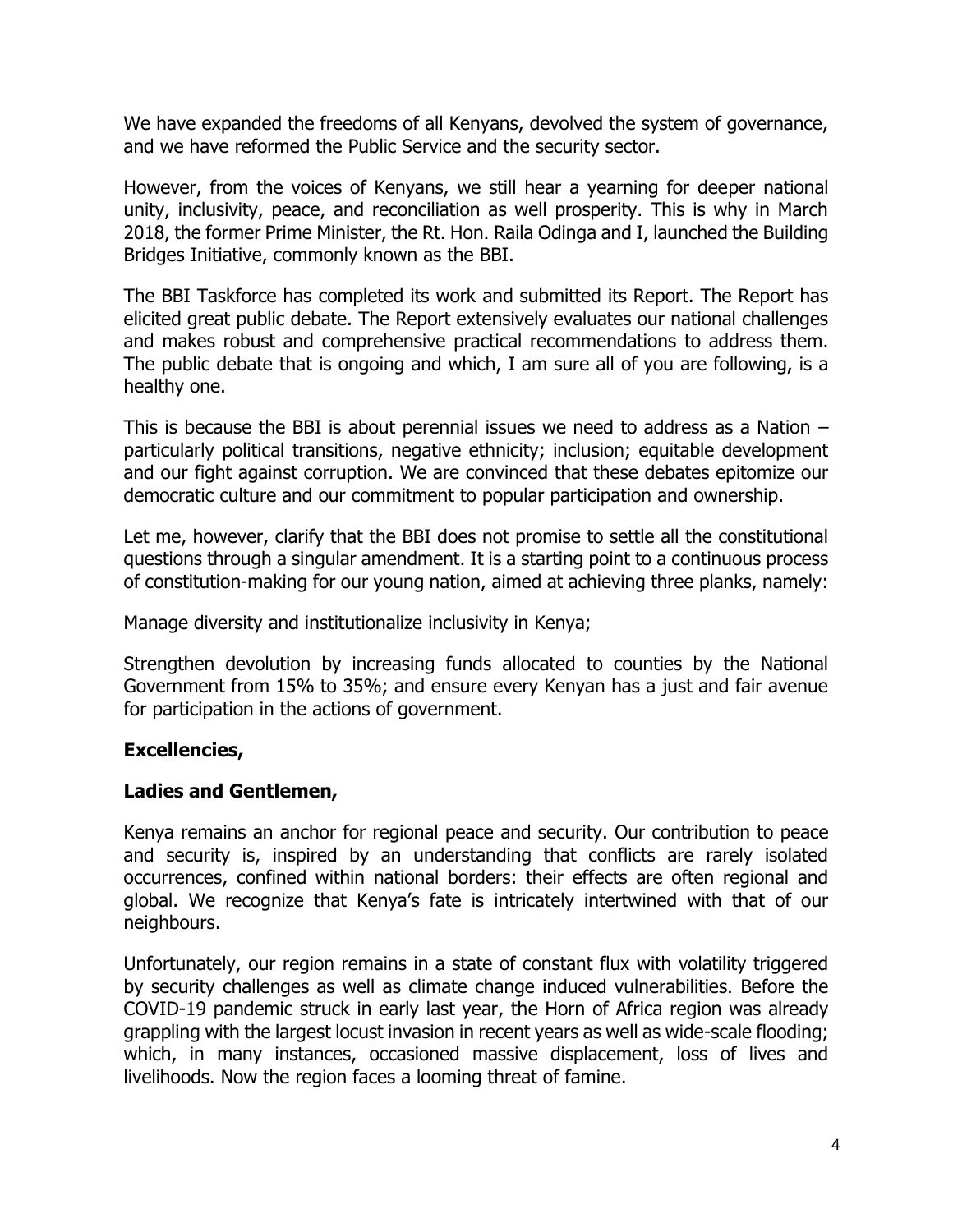Further, the region has been a theatre of geopolitical competition from extra- regional interests. The threat posed by terrorism remains real, despite the positive strides made in curbing the scourge. All these factors compound an already dire humanitarian situation, and, combined they continue to test our resolve to achieve shared prosperity for our region.

The good news is that there are several positive developments in the region, which I invite all of you to note and support.

In South Sudan, the Peace Process remains on course. The progress made in tackling key contentious issues is laudable; in particular, the recent steps towards completing the formation of the Transitional Government of National Unity at the State and Local government levels, including the appointment of the Governor of Upper Nile. However, the establishment of the Transitional National Legislative Assembly remains a critical imperative. Equally important, is the urgency to implement the Transitional Security Arrangements.

In Sudan, the democratic transition is on course and the Transitional Government has implemented significant governance, legal and structural reforms. The signing of the Juba Peace Agreement was a landmark achievement, and its implementation is on track. Fast tracking the establishment of the Transitional Legislative Council, is critical in delivering the necessary reforms and tackling the economic situation in the country.

In Ethiopia, the government has indicated that the law enforcement operation is over and that the rehabilitation process in Tigray is underway. Kenya, as a brotherly country to Ethiopia, will continue to encourage efforts to provide information on any excesses by either side, as well as endeavor to hasten the much-needed humanitarian assistance to that troubled part of Ethiopia. Kenya continues to hope for greater and lasting reconciliation in Ethiopia.

As you all know, Kenya has for a long time invested heavily in the process of restoring stability in Somalia. Our prime motivation has always been to see a stable Somalia, a peaceful neighbour with whom we share a long history, and with whom the opportunities to grow and prosper together, are boundless.

A peaceful coexistence with Somalia is key towards enhancing a spirit of cooperation and solidarity for the benefit of our peoples in both countries; and for a prosperous and integrated region.

## **Excellencies,**

## **Ladies and Gentlemen,**

The African Union Mission in Somalia has been at the forefront of supporting Somalia's transition and stabilization efforts, and the Mission could continue to play this pivotal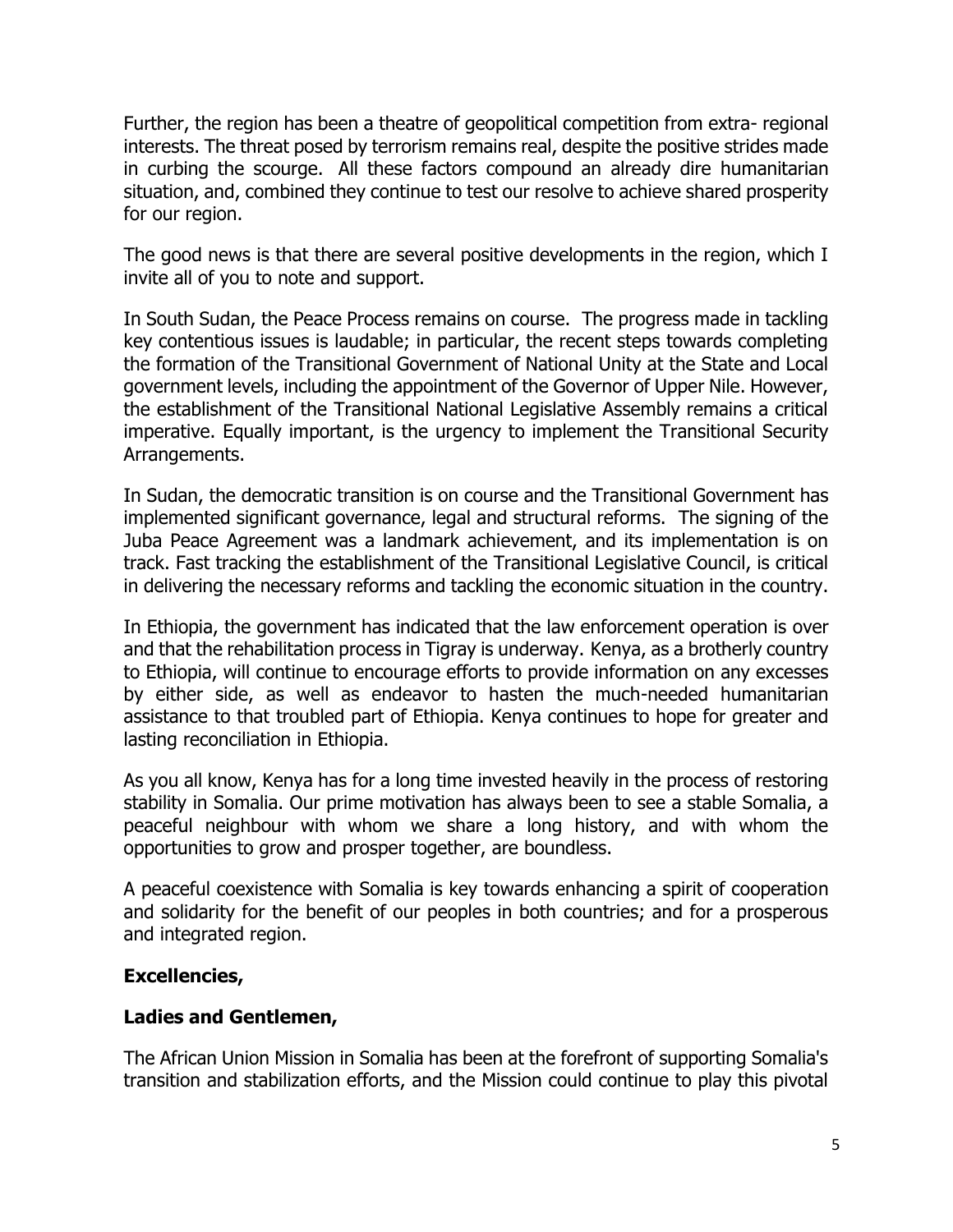role beyond 2021. Considering the prevailing security situation in Somalia, Kenya and other Troop Contributing Countries call for the extension of the mandate of AMISOM.

The ongoing drawdown of the Mission has already exposed the potential risk of severely undermining the gains made; and we see Al-Shabaab taking advantage to claim abandoned territory. AMISOM will require greater support particularly adequate and predictable funding including drawing funding from UN assessed contributions as well as equipping it with the requisite force enablers and force multipliers.

# **Excellencies,**

# **Ladies and Gentlemen,**

Those of you who have been in our country for a significant amount of time must have noted that Kenya is a country of farmers, techno-savvy entrepreneurs, and has a vibrant private sector. We in Kenya believe firmly in creating the best and most enabling environment for promoting business and entrepreneurship, in order to drive greater prosperity for our people.

In this regard, Kenya recognizes the strength and promise of regional integration. We remain firmly committed to our obligations and responsibilities at the East African Community, the Inter-Governmental Authority on Development (IGAD) as well as the Common Market for Eastern and Southern Africa (COMESA).

Kenya also believes in the promise of Africa; we are fully committed to building new frameworks and developing innovative solutions; that are African inspired, African led and that speak to Africa's needs and priorities.

The African Continental Free Trade Area typifies the vision of a prosperous Africa at peace with herself, and occupying her rightful place on the world stage.

As the rest of the world grapples with growing protectionism, Africa has chosen the path towards greater partnership, closer collaboration and shared prosperity.

The African Continental Free Trade Area will not only further consolidate our efforts to realize the dream of a prosperous and integrated Africa but also propel our economies to a higher growth trajectory.

## **Excellencies,**

## **Ladies and Gentlemen,**

Kenya is also working with the African Union Member States as well as other economic and political formations in the world, to define how the world relates to our continent, including in the context of the African Continental Free Trade Area.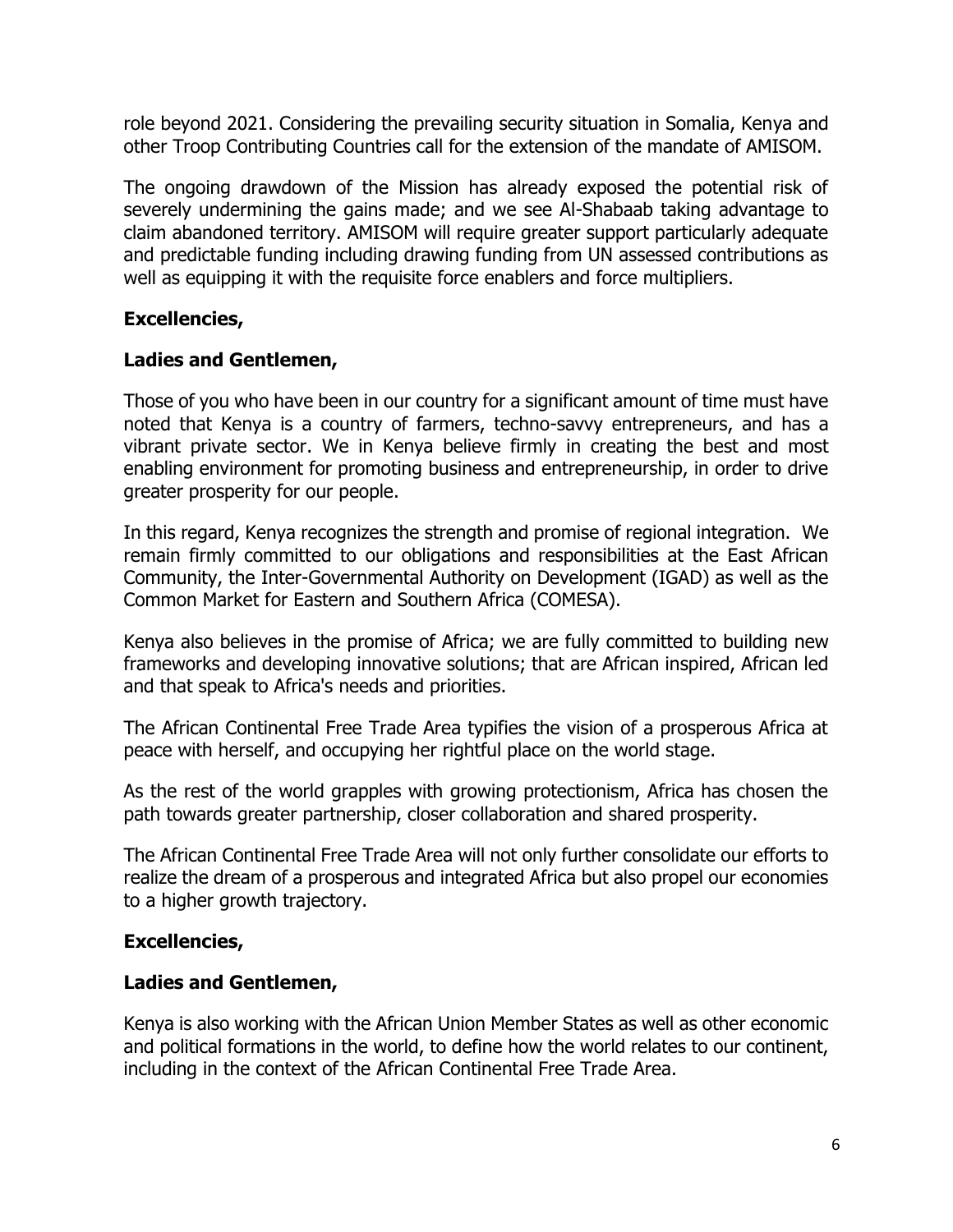For Kenya, key pillars of this realignment include a reinvigorated and dynamic engagement with the United States of America through the Africa Growth and Opportunity Act and the prospective Free Trade Agreement.

And with the European Union through the Economic Partnership Agreements. It also includes scaled up cooperation with China through the China-Africa Cooperation (FOCAC), and with Japan through the Tokyo International Conference of Africa's Development (TICAD).

Critically, these, and similar engagements, are anchored in the reinvigorated East African Community, whose Chairmanship I have recently assumed.

# **Ladies and Gentlemen,**

Africa remains an integral part of the African, Caribbean and Pacific States Organization (OACPS). This grouping is the second largest multilateral grouping of countries after the United Nations.

Its networks developing countries in special and meaningful ways to deal with development challenges such as sustainable development, climate change, and pandemics.

This was the context in which, I convened and chaired, as President-in-Office of the Organization, the first ever-intersessional virtual Summit, at the height of the COVID-19 pandemic last year.

## **Excellencies,**

## **Ladies and Gentlemen,**

As you all know, Kenya remains a steadfast advocate for multilateralism and a rulesbased global order.

Kenya has been a force for good globally and has made an outsized contribution to global affairs such as in the development of the Sustainable Development Goals and the United Nations 2030 Agenda.

However, contemporary challenges have laid bare the limits of our multilateral institutions. Transactional politics, zero-sum global politics, protectionism, unilateral sanctions, treaty withdrawals, and even military and economic coercion, which impede multilateralism. These conditions are worsened by transnational organized crimes, terrorism and cyber security threats.

This necessitates an urgent re-engineering of the global order in a manner that not only addresses contemporary concerns but also meets the hopes and aspirations of all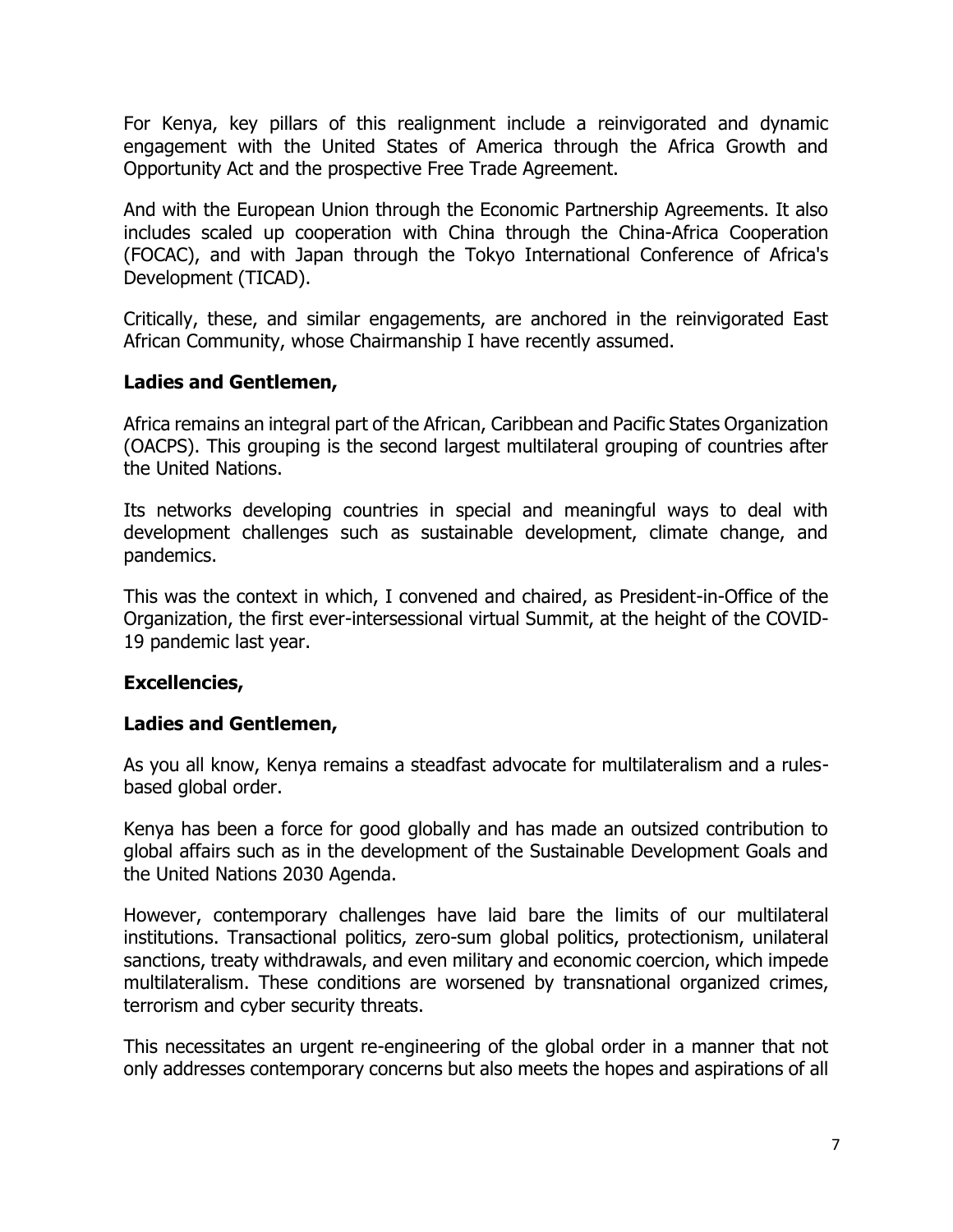people, in the present and for future generations. We have useful post Covid-19 lessons to draw from as we re-engineer the global order.

## **Excellencies,**

# **Ladies and Gentlemen,**

Let me take this opportunity to thank you once again for your support to Kenya's election to the African Union Peace and Security Council and the United Nations Security Council.

Now more than ever, it is imperative that we reimagine the future and chart a bold new course for man-kind to successfully navigate the peace and security issues we face.

It is this singular commitment that drives Kenya's membership at the United Nations General Assembly and its subsidiary bodies, as well as Kenya's tenure at the United Nations Security Council and the African Union Peace and Security Council.

Our contribution at the United Nations Security Council and indeed across all multilateral fora, is anchored in an enduring hope and the firm belief that, together, we can create a better world.

The seemingly intractable challenges to peace, security and development that confront us today are an opportunity to introspect; our differences are an opportunity to negotiate innovative engagements, which secure peace and prosperity.

Kenya will continue to work closely with all Member States to ensure that the United Nations Security Council discharges its mandate in an inclusive, responsive and consultative manner.

As a member of the African Union Peace and Security Council, Kenya will build bridges between the two bodies in working towards greater peace, stability and prosperity on our continent.

Ladies and Gentlemen,

The COVID-19 pandemic notwithstanding, Kenya has maintained critical contacts throughout the last year. Since January 2020, I had the pleasure to visit France, Italy, the Vatican and the United Kingdom and the United States.

I also hosted Heads of State and Government from Ethiopia, Germany, Somaliland as well as delegations from Algeria, Japan, Nicaragua, Saudi Arabia and the United Kingdom.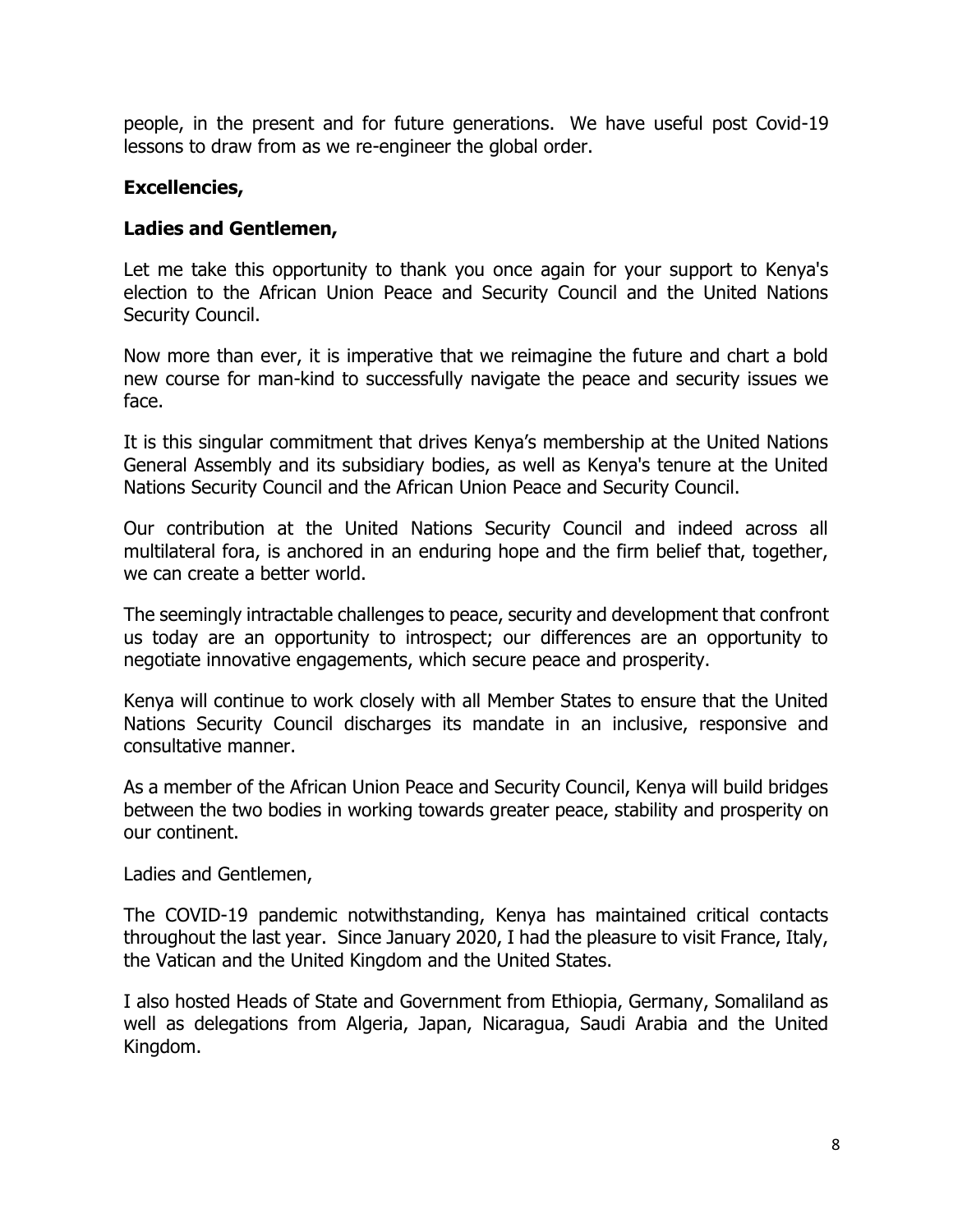We also maintained strong international engagement and cooperation through video conferences and made numerous calls with Presidents and Prime Ministers, from various countries including Barbados, Bangladesh, Canada, China, India, Jamaica, Pakistan, Sri Lanka, St Vincent and the Grenadines, Turkey, the United States and most African Countries.

These efforts served to not only deepen the excellent ties between our countries but also build global consensus on issues of mutual interest. As representatives of your countries in Nairobi, I encourage you to engage us at all levels on any matter before the United Nations Security Council, the United Nations General Assembly, and on any other issues that would advance our common agenda.

# **Excellencies,**

# **Ladies and Gentlemen,**

One of the most critical emerging challenges of the COVID-19 pandemic is– and one that is of particular concern to me and my Administration, the pandemic's impact on education. The global COVID-19 pandemic has amplified the challenges facing the education sector across the world and constrained our capacities to guarantee our children's inalienable and fundamental right to quality education.

As most governments reprioritize limited budgets to address the urgent health and social protection concerns, there is a risk that education may be, side-lined.

My Administration has put education at the front and centre of our development strategy. Investing in quality education is the surest way to prepare our children and youth to seize the opportunities of the  $21<sup>st</sup>$  century and make meaningful contributions to Kenya's development agenda. I believe that your respective countries equally cherish these sentiments.

The current situation thereby places us at a significant crossroad. We cannot fail the young children of our nations; education must not be, compromised and the tremendous progress we have made on education cannot be, slowed down.

It is for these reasons that Kenya and the United Kingdom plan to co-host the Global Partnership for Education Financing Conference on the 28<sup>th</sup> and 29<sup>th</sup> of July 2021 in London, with the aim of raising US Dollars 5 Billion to ensure continued equitable access to education for children and youth across the world.

In the coming days, we will extend an invitation to your respective governments to participate and support this initiative. Your valued participation will make a lasting statement to the children of the world, that, despite the challenges of our time, we were not willing to compromise their future.

I wish to thank the United Nations for the establishment of the Generation Unlimited Initiative (GenU). This multi-stakeholder global alliance aims to ensure young people, aged 10-24 years, are either, in education, training, or employment by 2030. As a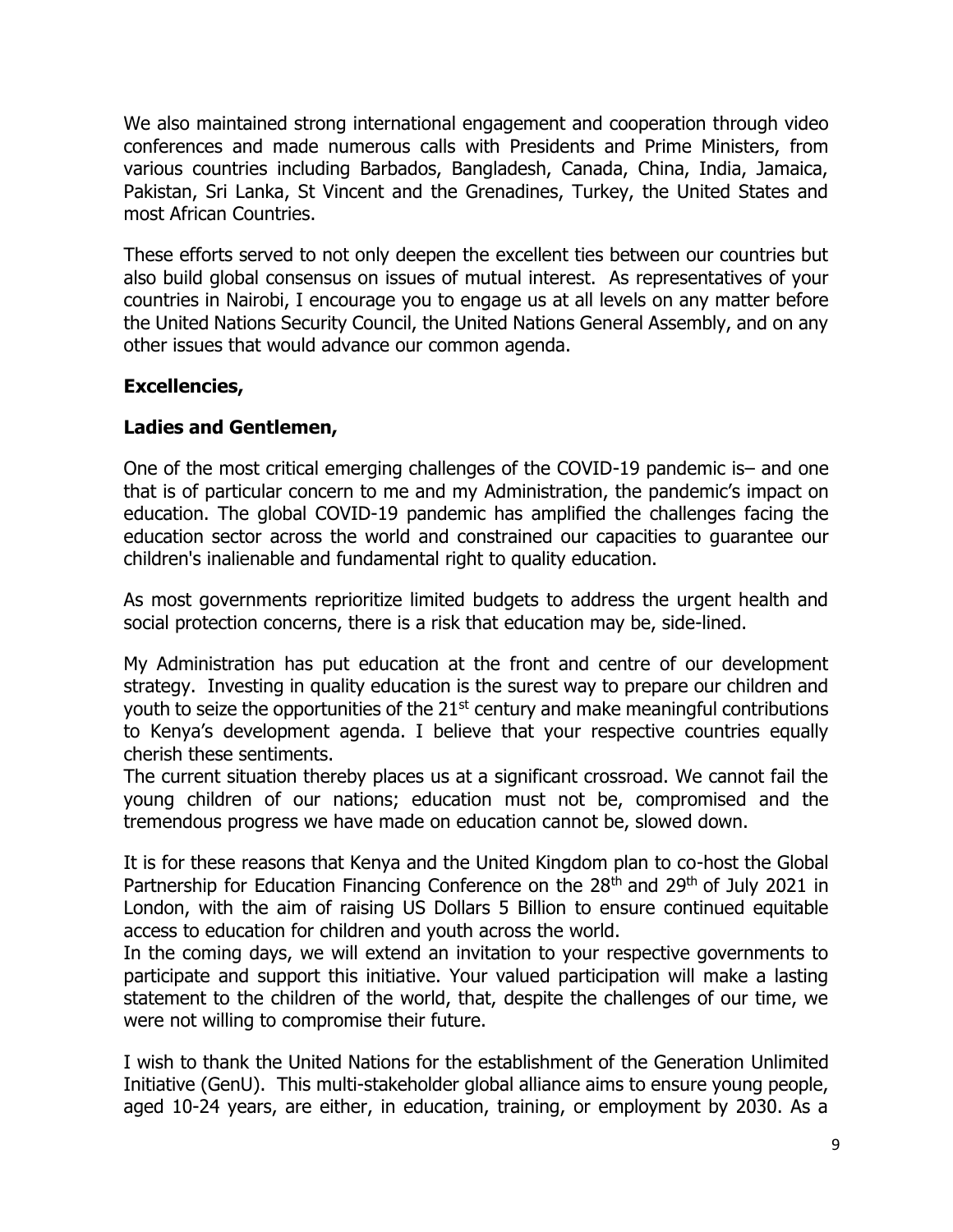Global Leader for GenU, I invite you to embrace this path-breaking programme and support Kenya to develop sustainable pathways for nurturing and preparing our young people for the future.

## **Excellencies,**

## **Ladies and Gentlemen,**

In spite of the loss, disruption and upheavals caused by the Covid-19 pandemic, new opportunities and important lessons have emerged. The pandemic has strengthened our resolve to find innovative solutions and validated our homegrown answers to global challenges. It has spurred industry, research and innovation.

These developments have inspired renewed confidence across our continent; and will continue to enrich our contribution and participation at the world stage.

In this regard, I am particularly proud to have had the opportunity to serve as a member of the Bureau of the Chairperson of the African Union under the leadership of President Cyril Ramaphosa.

In the Bureau we were able to coordinate strategic and innovative African solutions to the challenges we faced with the COVID -19 pandemic in Africa. We also engaged international partners including the World Health Organization in helping us confront the pandemic.

At this critical phase of the pandemic, we must continue to work together, or we shall fail together. We need to maintain global cooperation and solidarity.

As we pull ourselves out of the pandemic, it will be important to ensure that we vaccinate all vulnerable groups as a matter of urgency and that we resist the temptation to hoard vaccines. "Vaccine nationalism" is deplorable and should not be tolerated.

73 During the past year Kenya has enjoyed considerable support from many countries from all over the world. And many of those countries are represented here. I want to thank all countries that have given our country the assistance that we required at our hour of need.

In this context I particularly would like to recognize the support that we received from The Republic of Cuba, a brotherly country in the global south, which despite its size and limited resources, has continued to provide help to Kenyans and my administration throughout the year of the Covid-19 crisis.

It gives me great pleasure today to announce that my administration has made the important decision to reciprocate the generosity and kindness that has been extended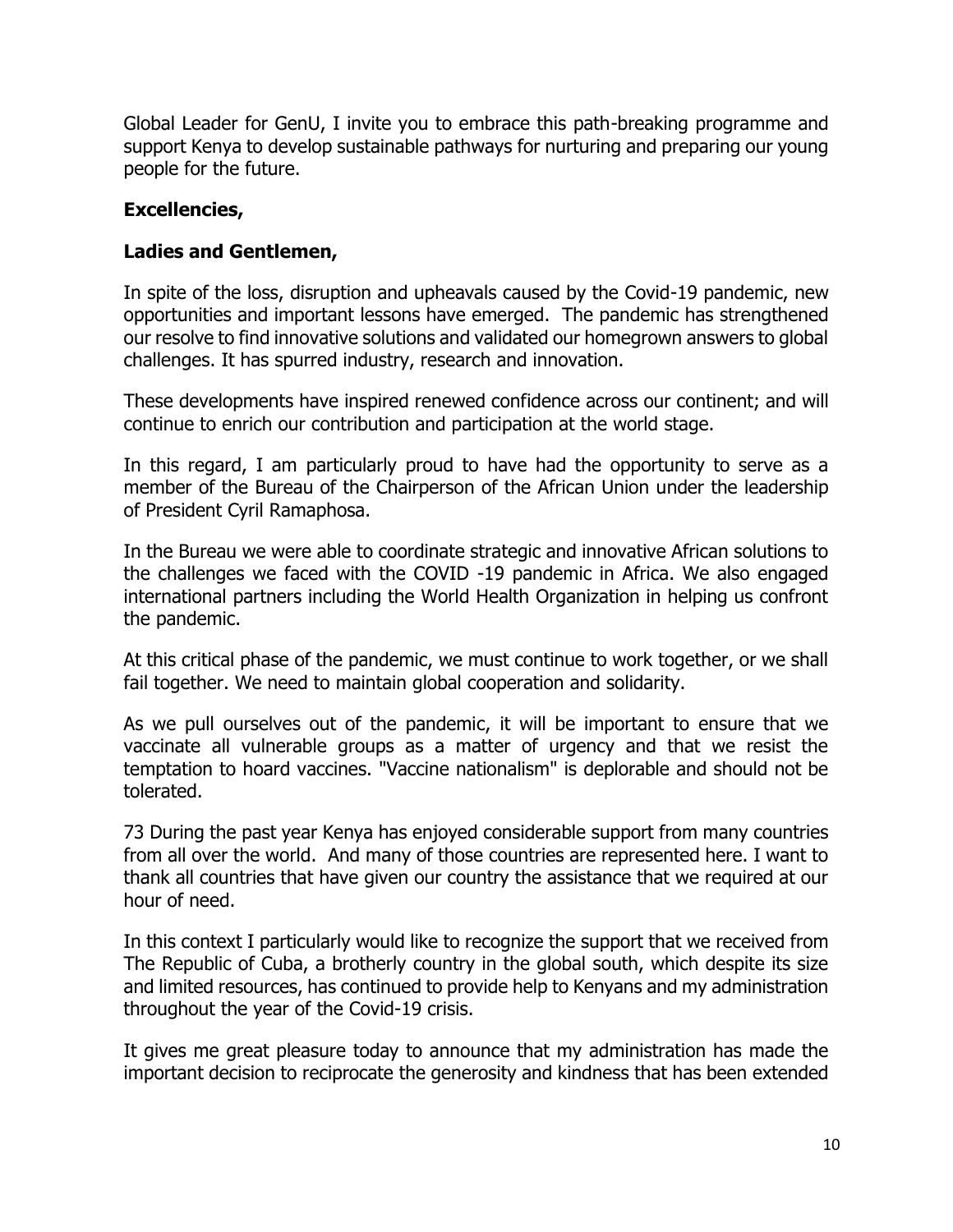to our diplomats abroad, in countries such as France and Russia, where our diplomats have been vaccinated against Covid-19, from their host governments.

My administration will extend the same courtesy to eligible diplomats resident in Kenya, including those of the United Nations, on an agreed schedule that will be announced by the Ministry of health soon.

73 (a) It is imperative that vaccines are made available equitably to all who need them irrespective of their nationality, race or creed, everywhere in the world. This is the immediate challenge of our time.

# **Excellencies,**

# **Ladies and Gentlemen,**

As we continue to grapple with the challenges posed by the Covid-19 pandemic, we cannot lose sight of other global challenges that confront us and threaten the sustainability of our shared planet.

Kenya was honoured to co-lead the UN Secretary General's inaugural Climate Action Summit. The Summit adopted commitments that are fair for all, and which will support jobs, clean air for better health and protect the most vulnerable against the impacts of climate change. Kenya urges the international community to endeavor to implement these commitments.

It is absolutely vital that we reduce greenhouse gas emissions by 45 per cent over the next decade, and to net zero emissions by 2050.

Kenya recognizes that climate change is a threat multiplier and is compounding already existing, vulnerabilities and fragilities to undermine peace and human security. Climate and security are therefore one of the four areas of focus during our tenure in the United Nations Security Council. We are committed to ensure that the implications of climate change on security, are prioritized. This is to avoid trapping vulnerable countries and communities in a vicious cycle of fragility, conflict and climate disasters.

## **Excellencies,**

# **Ladies and Gentlemen,**

The theme of this year's United Nations Environmental Assembly (UNEA 5) was "strengthening action for nature to achieve sustainable development goals", which underscores our shared commitment to protect and restore nature and the naturebased solutions to achieve Sustainable Development. This commitment to restoring nature will be an integral and important part of adapting to and mitigating the worst effects of climate change.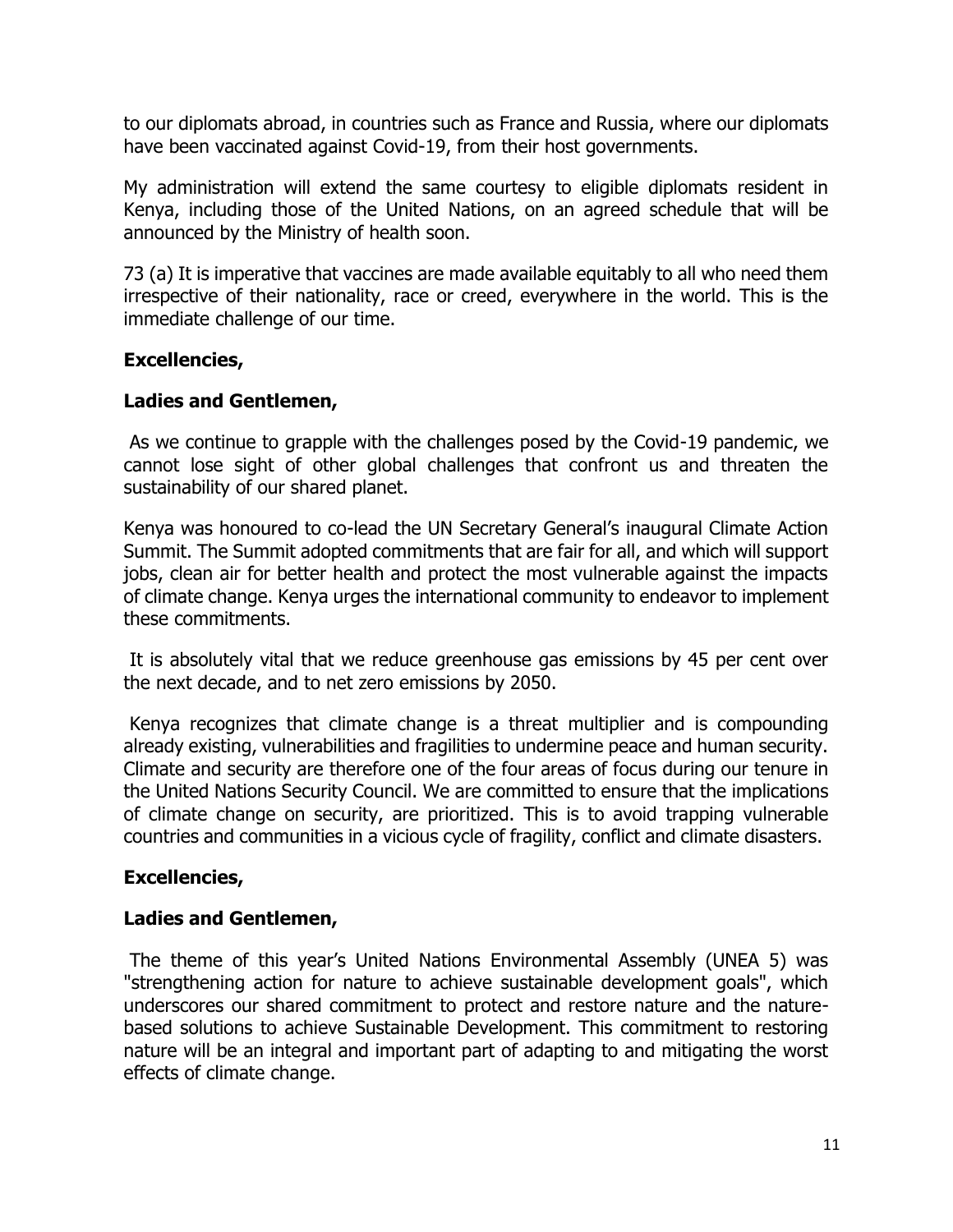As many of you know, next year, the United Nations Environmental Programme (UNEP) turns 50. This will be an important moment to reflect and to take stock of our partnership in protecting the global environment. It will be a moment to envision an ambitious, effective and coherent agenda that shall guide the work of UNEP over the next 50 years. We are confident that this will contribute significantly to our achievement of the target of net zero emissions, from both our economy and society.

I was pleased to launch activities towards the commemoration of 50 years of UNEP, which are a call to action to take responsibility for the environment for this generation and the next.

## **Excellencies,**

## **Ladies and Gentlemen,**

You will also recall that the Governments of Kenya and Portugal championed the UN General Assembly Resolution 73/292, adopted in May 2019, to convene the United Nations Oceans Conference. The first United Nations Conference was held in June 2017, which successfully raised awareness on the state of the oceans and seas.

This was succeeded by the Sustainable Blue Economy Conference held here in Nairobi in November 2018, whose focus was predicated on the productivity and sustainability of Oceans, Seas, Lakes, Rivers and other water bodies. The Conference, which was conceived and executed by us in Kenya, with the support of many friends among you, gave rise to over 101 commitments and led to the adoption of the "Nairobi Statement of Intent on the Blue Economy".

The United Nations Oceans Conference that is rescheduled to be held in Lisbon in 2022, will accord the international community an opportunity to take stock, and to bring about a new generation of concrete and ambitious commitments to help forge new, inclusive and effective partnerships to support the implementation of Sustainable Development Goal 14 on oceans.

The Conference will be informed by a Transformation Strategy, which has been developed under the auspices of the High-Level Panel on a Sustainable Ocean Economy; where I serve together with 12 other heads of State.

### **Finally, Excellencies,**

### **Ladies and Gentlemen,**

Despite the complexities we face today, the resounding human reality is characterized by the yearning and aspiration for a better tomorrow. More than any time before, we have to contemplate a future, together, as a community of nations, noting our global interlinkages, our common fragilities but also, our collective strengths that we possess.